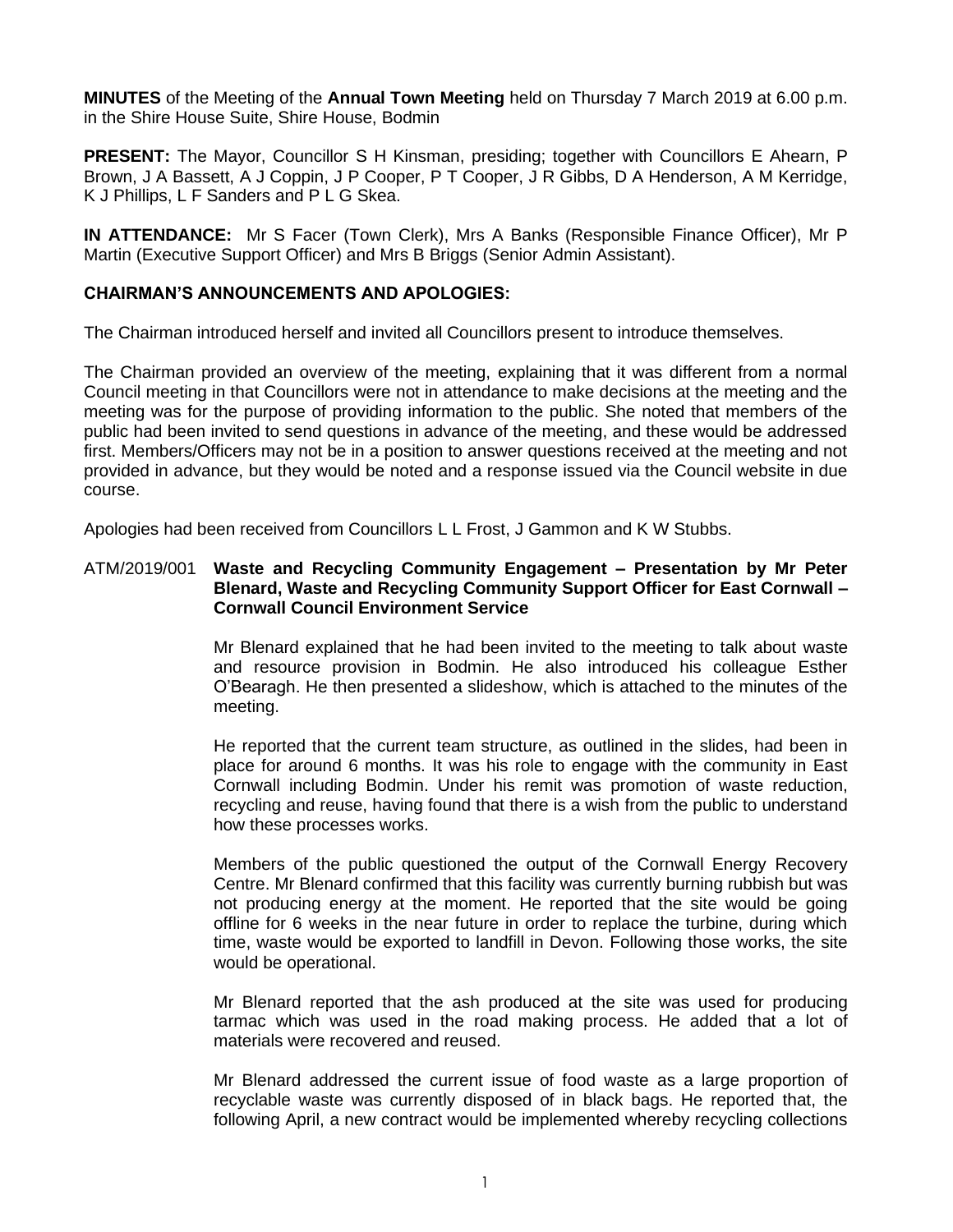would be made weekly rather than fortnightly and that food recycling would be introduced, with residents being provided with food caddies.

Mr Blenard then welcomed questions from the public, which he and Esther O'Bearagh addressed as follows:

**Food disposal** – A Member of the public enquired as to whether biodegradable bags will be provided with the new food caddies when they are introduced. Ms O'Bearagh advised that the current intention was to provide bags, but this was not a definite decision as yet.

**Fly-tipping** – There was a feeling that, should costs of using the tip be lowered, flytipping would be discouraged. Ms O'Bearagh noted that the majority of fly-tipping currently occurring is of a commercial nature which would have been charged for, even before other charges were brought in.

**Missed Collections** – Ms O'Bearagh informed members of the public that they should report missed collections and that Biffa were obliged to come back. Some residents felt that this hadn't been the case in the past or did not feel it was clear as to the best way to report a missed collection.

**Black Plastic** – There was some discussion around the fact that black plastic cannot be recycled with members of the public querying why black plastic was used in this case. Mr Blenard commented that some retail outlets may choose black plastic due to aesthetic purposes but that members of the public should continue to lobby these outlets should they wish a change to this practice and encourage the development of alternatives. Members of the public also considered the option of 'voting with their feet' and choosing not to purchase such items.

**Bodmin HWRC (Lanivet site)** – The possibility of incorporating the opportunity of reuse was raised. A member of the public would like the opportunity for residents to leave good quality items in a separate area (rather than placing in skips) where people can take them away. Ms O'Bearagh commented that there were significant health and safety considerations involved but that they would consider this feedback.

**Headline cost per household of service provision** – The fact in the presentation stating that 'It costs about £205 per household to provide waste and recycling collection and disposal, this includes street and beach cleansing, HWRC's, operating the CERC and providing bring bank network' was queried, with the resident asking for clarification as to whether this figure takes into account the revenue generated at the waste incinerator at St Dennis. Ms O'Bearagh confirmed that this was the cost after allowing for that income.

**Litter picking** – A member of the public raised the amount of litter in and around Bodmin collected by the BlueTiTs (Bodmin Tidy it Team). It was queried as to whether the Biffa litter picker's time is being put to best use as the feeling was that the majority of his time appears to be spent on Fore Street. (Ms O'Bearagh responded that all streets are zoned, with Fore Street being Zone 1 meaning that it was high priority and that, if not kept up to standard, Biffa would be fined. She noted that other streets have cleaning schedules and that, if there was a specific issue, to inform Cornwall Council in order for them to explore further.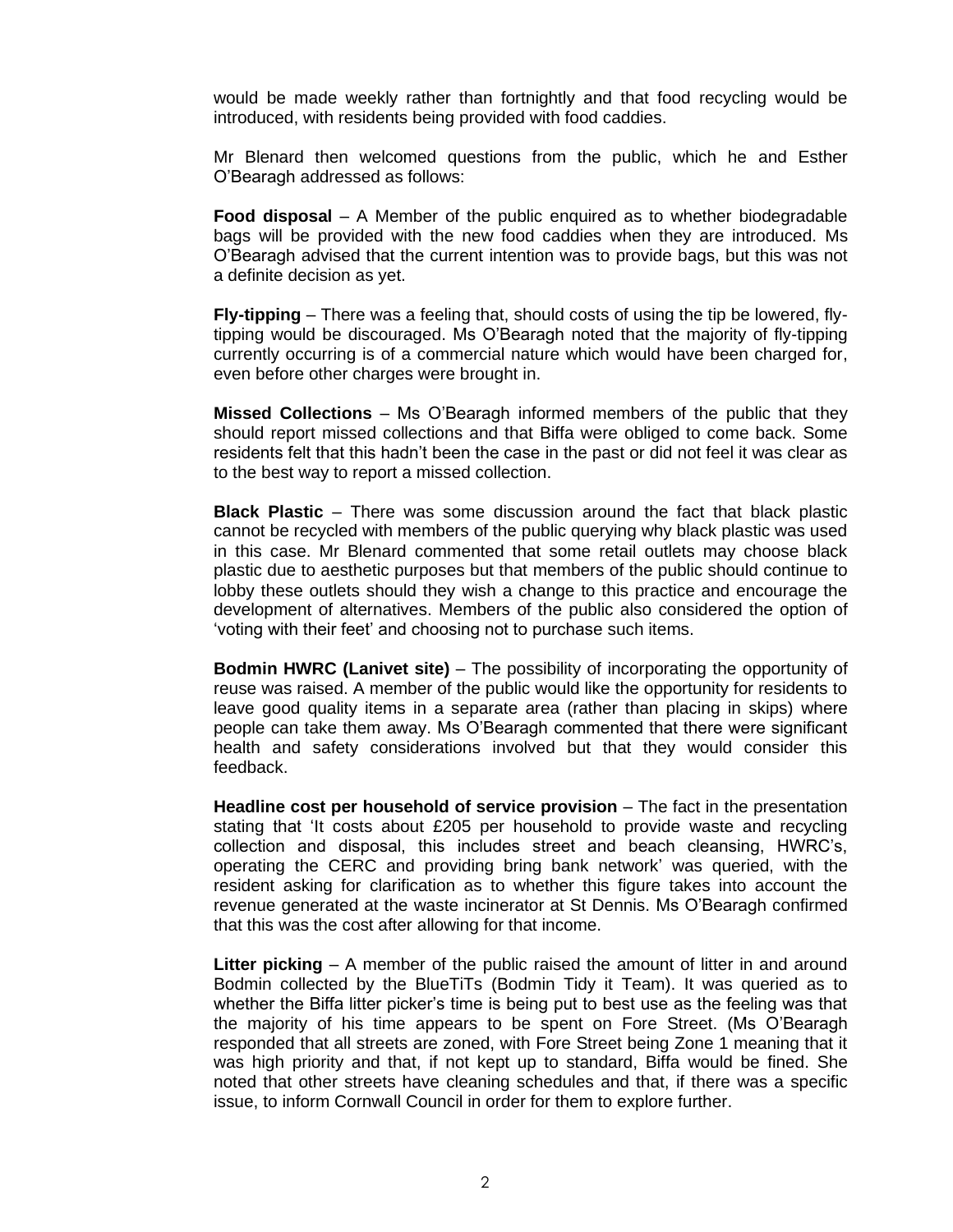**St Dennis closure** – It was queried as to who would be liable for the cost of taking refuse to Devon whilst the St Dennis facility is out of commission. Ms O'Bearagh responded that this would be worked out between Cornwall Council and Suez but that she was not in position to make a statement without the full facts.

**Wheelie bin provision** – It queried as to whether the new contractor would have the capacity to empty wheelie bins directly into the refuse truck, rather than having to gather black bags at the roadside and place them in the truck individually as is the case currently. It was also queried as to whether new wheelie bins would be provided to residents under the new contract. Mr Blenard confirmed that the new trucks would indeed have this capacity and that new bins would be distributed.

**Commercial waste** – It was felt that disposal of commercial waste is difficult and that this matter should be addressed in the new contract and that nationwide unification was important and should be addressed as a Government strategy. (Ms O'Bearagh commented that a draft waste strategy was currently being explored by Cornwall Council and that she felt the collection systems differing was not necessarily a problem if all Councils are collecting the same items.

There being no further questions, Mr Blenard and Ms O'Bearagh left the meeting at 6.50pm.

ATM/2019/002 **Minutes of the Previous Meeting held on 8 March 2018.**

There were no matters arising and these minutes were approved and passed for signing.

**ATM/2018/003 – Page 5, Question 1 – Dog fouling at Hillside Park** – The Town Clerk updated that a project recently commenced with Cornwall Council whereby posters were to be put up. Currently, baseline figures were being collected in order to appraise the efficacy of the project. The first batch of posters had been purchased from Keep Britain Tidy at a discounted special offer rate. He noted that the initiative would be published on the Town Council's Facebook page and website once launched.

**ATM/2018/003 – Page 5, Question 3 – Open Spaces Protection –** It was noted that this matter would hopefully be progressed through the potential Neighbourhood Plan and also in terms of registering Council land as per Bodmin Town Council's Aims & Objectives.

**ATM/2018/003 – Page 6, Question 4 – Use of granite slabs from the Bodmin Growth Deal road works –** The Town Clerk reported that some slabs had been used in park flowerbeds and others were earmarked for use on the new skate park site. Other options were still under consideration.

**ATM/2018/003 – Page 6, Question 5 – Dark Skies light pollution –** The Chairman noted that a YouTube video had been released the previous day which had been produced in order to promote Bodmin, including encouraging people to look at moorland and dark skies. She noted that the video would be promoted on the Council's Facebook page and website. (This video can be viewed online at: [https://youtu.be/KcL8fUOnYk0\)](https://youtu.be/KcL8fUOnYk0).

**ATM/2018/003 – Page 6, Question 7 – BTC Property / Room hire –** The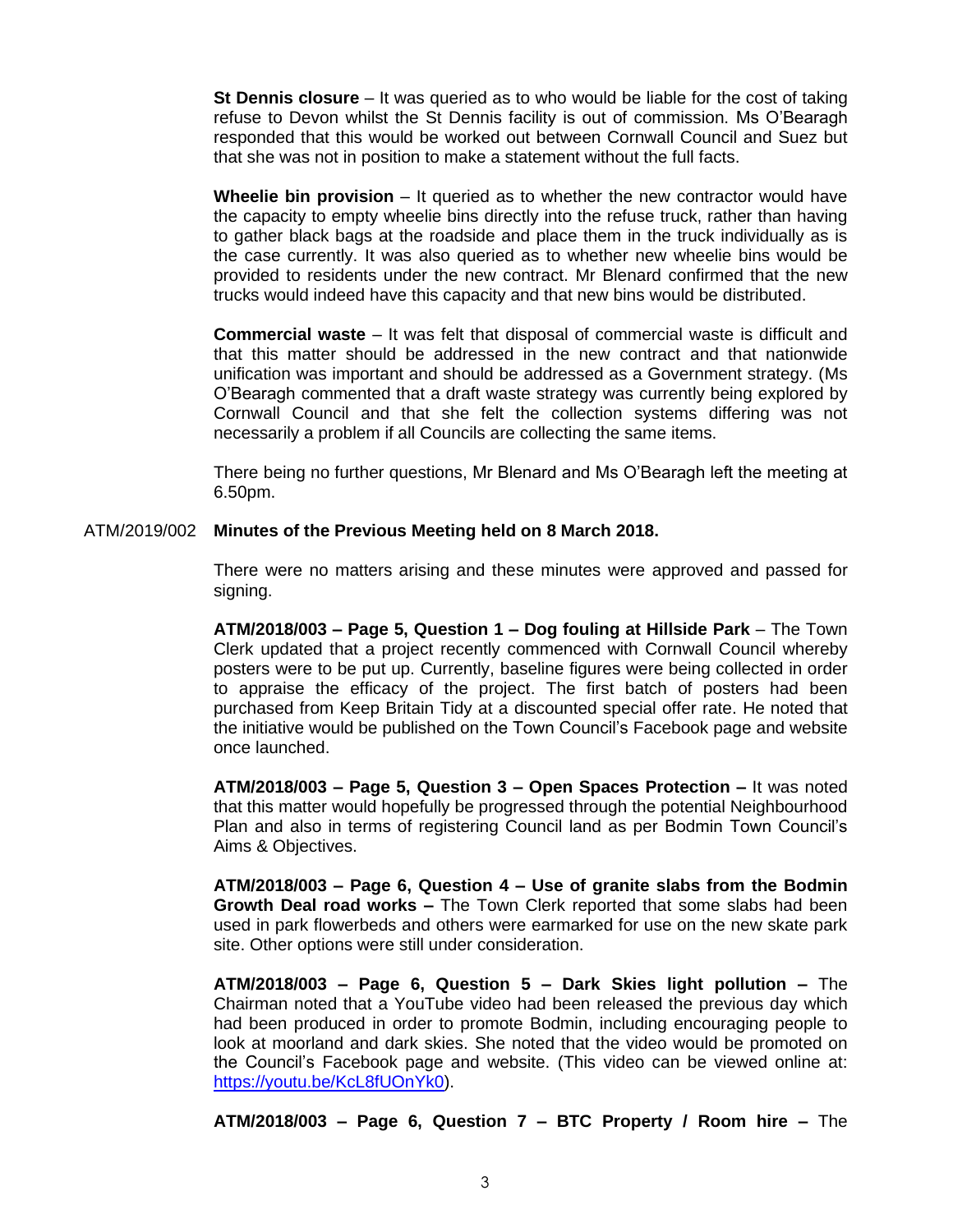Chairman reported that hire charges of external spaces had been reviewed, and that the Council was in the process of reviewing charges of internal spaces.

Councillor K J Phillips commented, as Chair of the Shire House Working Party, that her working party was looking into future uses of the Shire House Suite and that she would welcome comments and ideas from members of the public in this regard. She invited those present to get in touch with her to provide feedback.

## ATM/2019/003 **Questions from Members of the Public**

The Chairman outlined that the questions received in advance would be addressed first, before opening the floor to questions in the meeting. She reiterated that answers to questions not received in advance may need to be provided outside the meeting once Officers had been given the opportunity to seek any information required.

**Hillside Park** – A member of the public wished to receive an update on the negotiations regarding the lease of the land at Hillside Park to Bodmin Jail. The Town Clerk reported that the Council have signed a lease with the Jail for them to progress works on the Car Park. In the interim, he reported that BTC was also in discussion with Cornwall Council and the developer about alleviating the current parking issues.

**Section 106 monies** – A member of the public sought confirmation from BTC that it was receiving the monies arising from developments in the town. The Town Clerk advised that there was an extensive list of planning consents which would generate S106 monies but noted that these monies were not released until completion of works. He reported that some monies have already been collected, with some to be allocated once money comes available. The member of the public wished to know if it was true that a Neighbourhood Plan would allow Bodmin to receive more money.

Councillor J P Cooper commented that the additional availability of funds related to the new Community Infrastructure Levy (CIL). His understanding from a meeting he had attended recently was that 15% of this levy, which would be payable by developers, will come to community and that, if a Neighbourhood Plan was in place Bodmin could receive up to 25% on future developments but noted that this would not affect sites already allocated.

**Tree Felling** – A member of the public queried the felling of trees in the town and was concerned about the effect on flooding. The Town Clerk advised that some trees require removal due to historical inappropriate planting. With regards to trees on BTC properties, he advised that BTC only cut trees down if a tree safety inspection indicates that requirement and its policy is to plant replacements whenever possible. He advised that BTC also has an independent arboreal report carried out. He commented that BTC cannot keep a tree in a public area that has been recommended for removal but that felling was a last resort.

Mr C Bell commented that the Rotary Club had donated 100 native trees to BTC to be used in future years. The Town Clerk commented that whips were currently being brought on at the BTC polytunnel site and would be introduced into public areas when at an appropriate size. He added that the Parks Team looked to achieve a mixture of trees to include native species and to ensure interest throughout the year.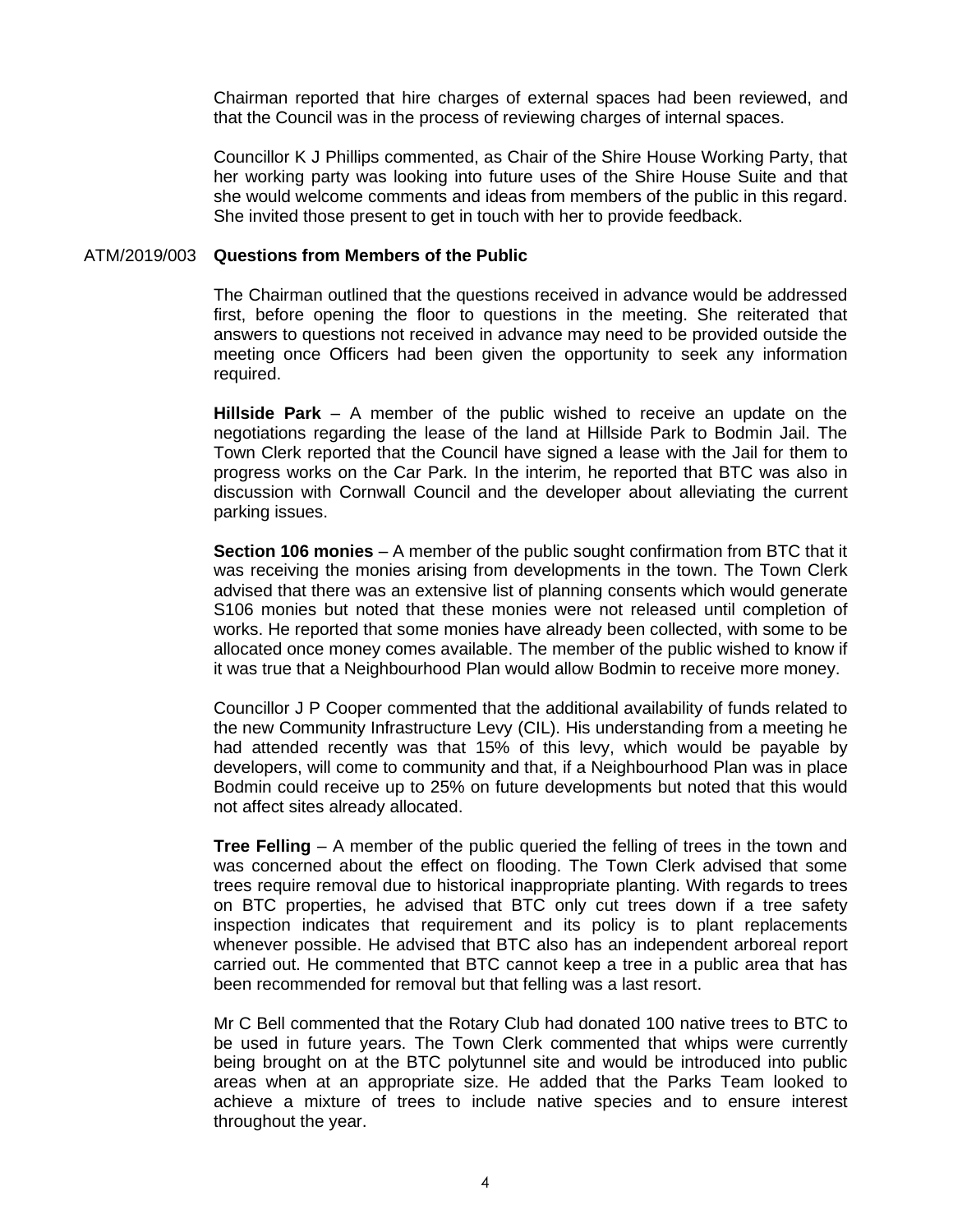A member of the public commented that a number of trees appeared to be coming down as part of developments in the town and enquired as to how Bodmin was going to manage this process. The Chairman responded to advise that, should there be a tree or trees with Tree Preservation Orders on them, these would be considered as part of the planning application, of which BTC was a consultee but Cornwall Council made all final decisions.

The Town Clerk commented that further information could be found on Cornwall Council's website. He also noted that, whenever BTC wishes to undertake works to trees in a conservation area, it is required to apply to Cornwall Council for planning consent. He added that Cornwall Council Planners have Forestry Officers who will review applications.

A member of the public commented that, whilst he was not aware of TPOs on trees on Halgavor Moor, he believed that there had been an order from the Government War Office that was still in place.

**Neighbourhood Plan** – Mrs C Howard wished to speak in relation to the proposed Neighbourhood Plan for Bodmin. She felt that the majority of the public was in favour of producing a Neighbourhood Plan and requested from Councillors that, when they came to vote on this matter they consider what the public want.

The Chairman commented that a proportional response was required. She noted that there are approximately 15,000 residents in Bodmin and each Councillor would consider their ward members. She added that further work was required on the costings of the plan before it could be taken forward for further consideration by Council.

Councillor J P Cooper commented that, should any residents wish to make further comments on the proposed Plan, Councillor J A Bassett was holding a surgery on Saturday morning. The member of the public and Councillor Cooper would speak after the meeting to make arrangements to promote the details of this surgery.

**Coldharbour Sports Pitch** – Mr Bell wished to enquire as to whether the new lease between BTC and Bodmin Youth Football Club would allow public use of the site as he felt that the lease could be restrictive. The Chairman responded to advise that the site was currently for club use and that the new lease would be on the same terms, so there would be no change in access.

**Courtroom experience** – Mr Bell wished to enquire as to whether the Courtroom experience was going to continue to be available. The Chairman responded to advise that BTC was currently going through the process of reviewing its services and looking at provision of its services, including the Courtroom Experience, into the future and how the Shire Hall building can best serve the community. She advised that the animatronics currently installed were reaching the end of their useful life and BTC was looking at how to future proof the Shire Hall provision going forward and how to work with other stakeholders in Bodmin to promote the town and its attractions/services.

The Chairman commented that Cornwall Council and BTC were working with Bodmin College to looking at Bodmin branding more generally. As noted under item ATM/2019/002 earlier in the meeting, a YouTube video had recently been produced and would be shared on the BTC website the following day.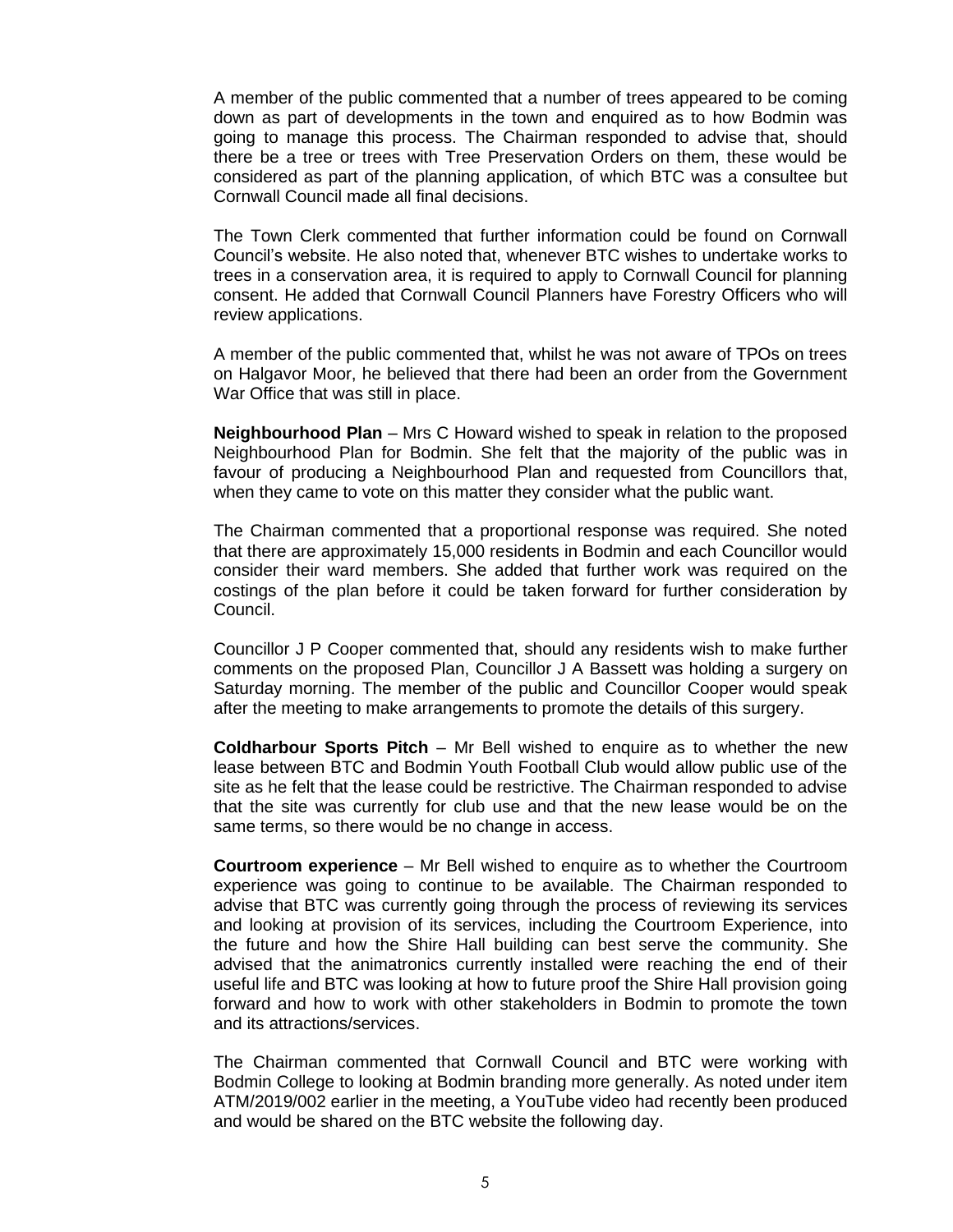Sarah Sims, Bodmin Community Link Officer at Cornwall Council, commented that she had been working with students at Bodmin College, trying to develop a brand for the town, with the difficulty being how the town want to see and present itself. She commented that a pop-up event had been conducted which asked residents how they see Bodmin and that people wanted to see Bodmin's history reflected but balanced with more contemporary branding. The project had started by looking at attractions on offer in Bodmin and coming up with images to reflect these.

Ms Sims reported that the branding had been used at a stall at the 2018 British Tourism & Travel Show, which a team attended to promote Bodmin as a tourist destination. That same branding had also been used to produce the mural now in place at the bottom of Honey Street. The next project was to erect lamppost banners with the same brand imagery throughout the town. She commented that there was more work to be done in terms of engaging local businesses and that the branding team were also working on merchandise using the same branding designs.

Mrs Sims commented that the video referred to by the Chairman had been released that week. It was 80 seconds long and was designed to be shared and viewed on social media. She was also hoping to speak to Merlin cinemas with regards to showing the video at the start of film screenings. She urged members of the public to view the video and commented that she felt the team involved had done an incredible job.

**Town cleanliness** – Mr Bell wished to speak in relation to the general appearance of the town and was of the opinion that Cornwall Council are not weeding and look after flowerbeds or cleaning street signs. He felt that, without the volunteers who undertake these tasks the town's appearance would worsen. He considered that, as there was less funding available to provide these services, it was up to the people of the town to take pride in their town and volunteer to help where possible and that Cornwall Council might be inclined to support such initiatives.

Mr Bell then raised the issue of graffiti. It was noted that Cornwall Council and BTC address instances of graffiti on their properties, but that they were unable to take action where the damage was inflicted on private buildings and that it was the responsibility of the building owner to address this.

**Tour of Britain** – Members of the public considered the possibility that the first stage of the Tour of Britain might be coming to Bodmin in 2020 and that this would be a highlight on the calendar. The Chairman commented that, should this happen, there would be a working group of stakeholders set up, with the aim of maximising the opportunity for Bodmin and also looking at how to make the event sustainable.

**Regimental Museum exhibition** – A member of the public commented that the museum was looking to curate an exhibition around the women's land army and were asking for anyone who might have relevant information or souvenirs to contact the curator of museum.

**Bd-UE2 Site Allocation Development Plan Document (DPD)** – Members of the public wished to raise their concerns over the recent adoption of the DPD which included Halgavor Moor. They were disappointed that, despite the public representation against the allocation, Cornwall Councillors chose to vote in its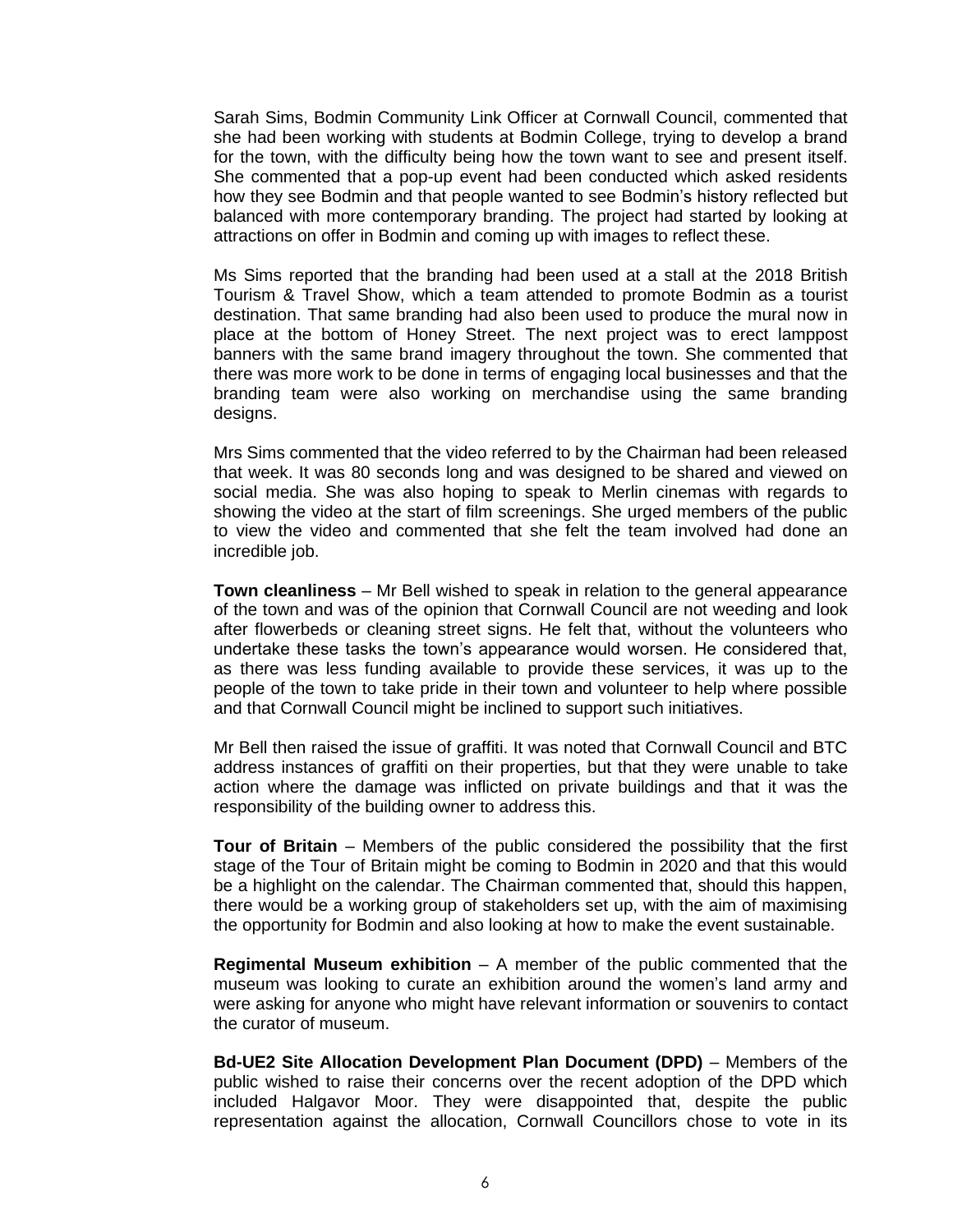favour. The Chairman explained that the adoption of the allocation did not constitute planning consent and that any planning application being submitted by a developer would be considered on its own merits in due course. She reiterated that BTC was a consultee and would therefore submit comments on any planning applications and that Members were required to stay impartial at this point in order not to preclude themselves from future voting.

Members of the public expressed their displeasure that the Cornwall Councillor representative on BTC had not voted against the document and felt that this was not representative of the will of residents. The Chairman commented that the Councillor in question was not present at this meeting and therefore not in a position to defend this decision and it was therefore not appropriate to progress the discussion. However, she commented that such matters have to be considered in terms of the material considerations, in addition to the representations received from the public. The Town Clerk added that there was a mismatch between the issues that are important to residents, and how the local authority is required to interpret what the legislation and national planning policy dictates.

Members of the public felt that the decision to adopt the DPD reduced the level of faith they could have in Members to refuse planning applications on the site in future and felt that Cornwall Council would approve plans despite objection from BTC. The Chairman explained that, in matters of planning, there must be a valid material planning consideration to justify the rejection of an application and she reiterated that BTC comments would be submitted and considered along with those from all other consultees before a decision was made by the Cornwall Council Planning Department.

Mr Bell expressed concern that the levels of affordable housing required in new developments would have the effect of reducing the precept available to BTC.

Councillor J P Cooper commented that the DPD had allocated the necessary level of social housing and that his understanding was that any developments not included in the DPD should therefore not be expected to provide social housing. He commented that such concerns could be identified within a Neighbourhood Plan. The Town Clerk commented that Neighbourhood Plans were intended more as predevelopment documents and that the Council would need to be clear on what shape it wanted any Plan to take.

The number of houses allocated in the DPD was then discussed. Members of the public were concerned about the infrastructure in Bodmin and how it would cope, especially in terms of services and roads. Councillor P T Cooper commented that Members were aware of these concerns and that they had all been identified and raised with Cornwall Council.

Councillor J P Cooper commented that the way for residents to make a difference was to continue to petition Cornwall Councillors and their MP in order to keep the issues at the forefront with the hope of changing the regulations.

**Flowerbeds** – A member of the public wished to thank the volunteers who had planted the daffodil bulbs in the town, and for the volunteer litter-picking efforts. The Chairman noted that this had been a joint effort with BTC who had donated 5,000 bulbs.